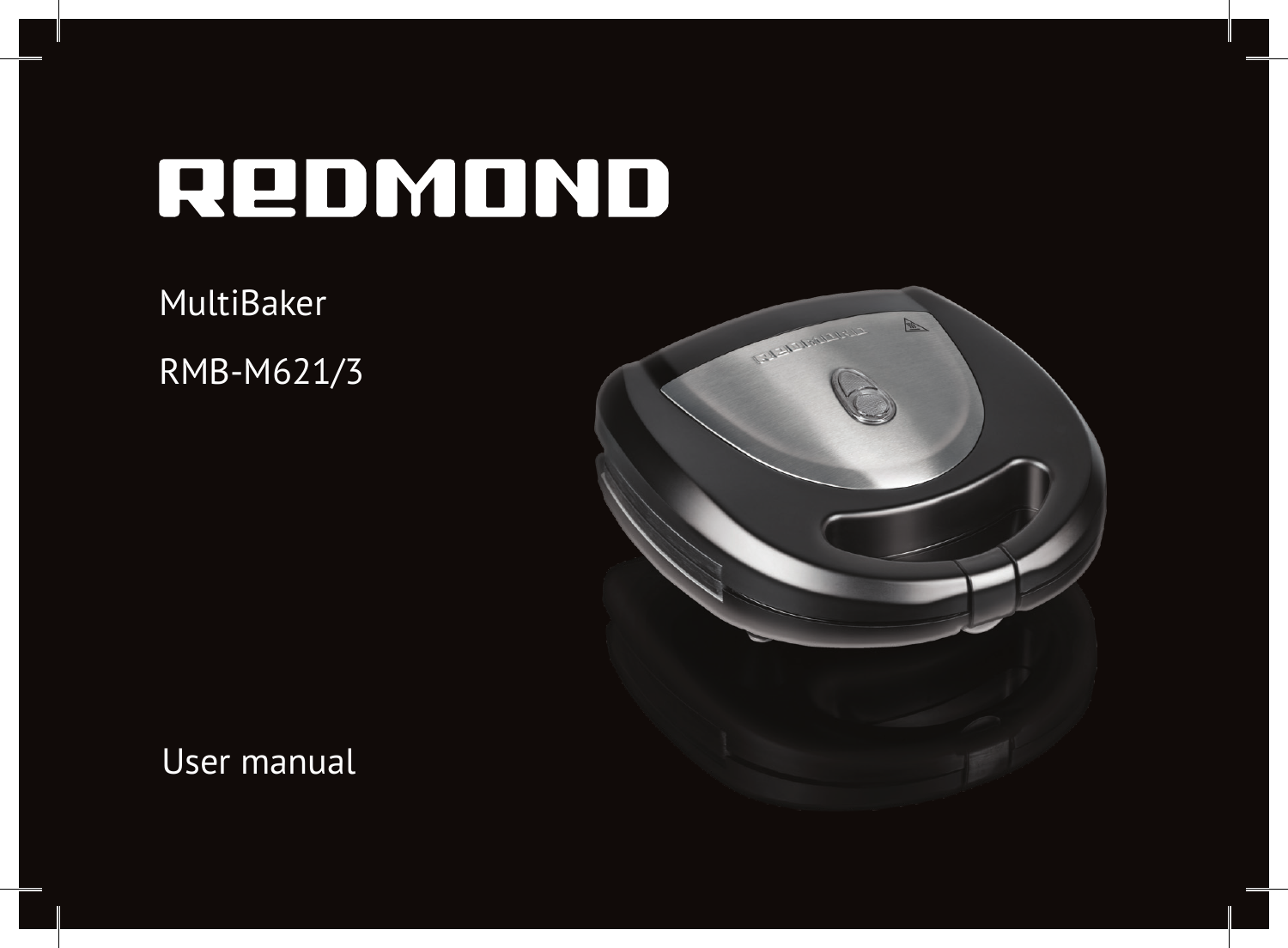A1

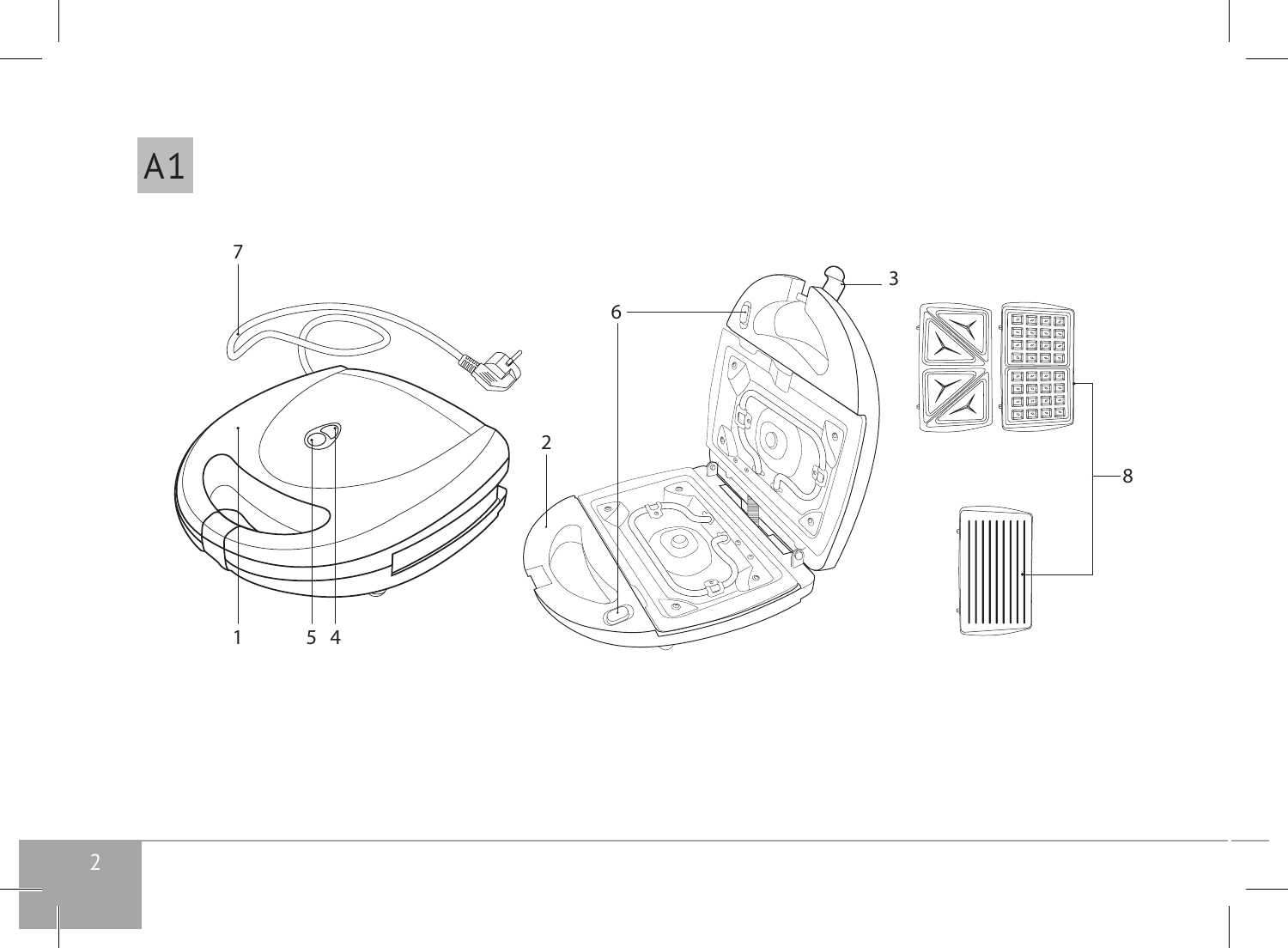# A2

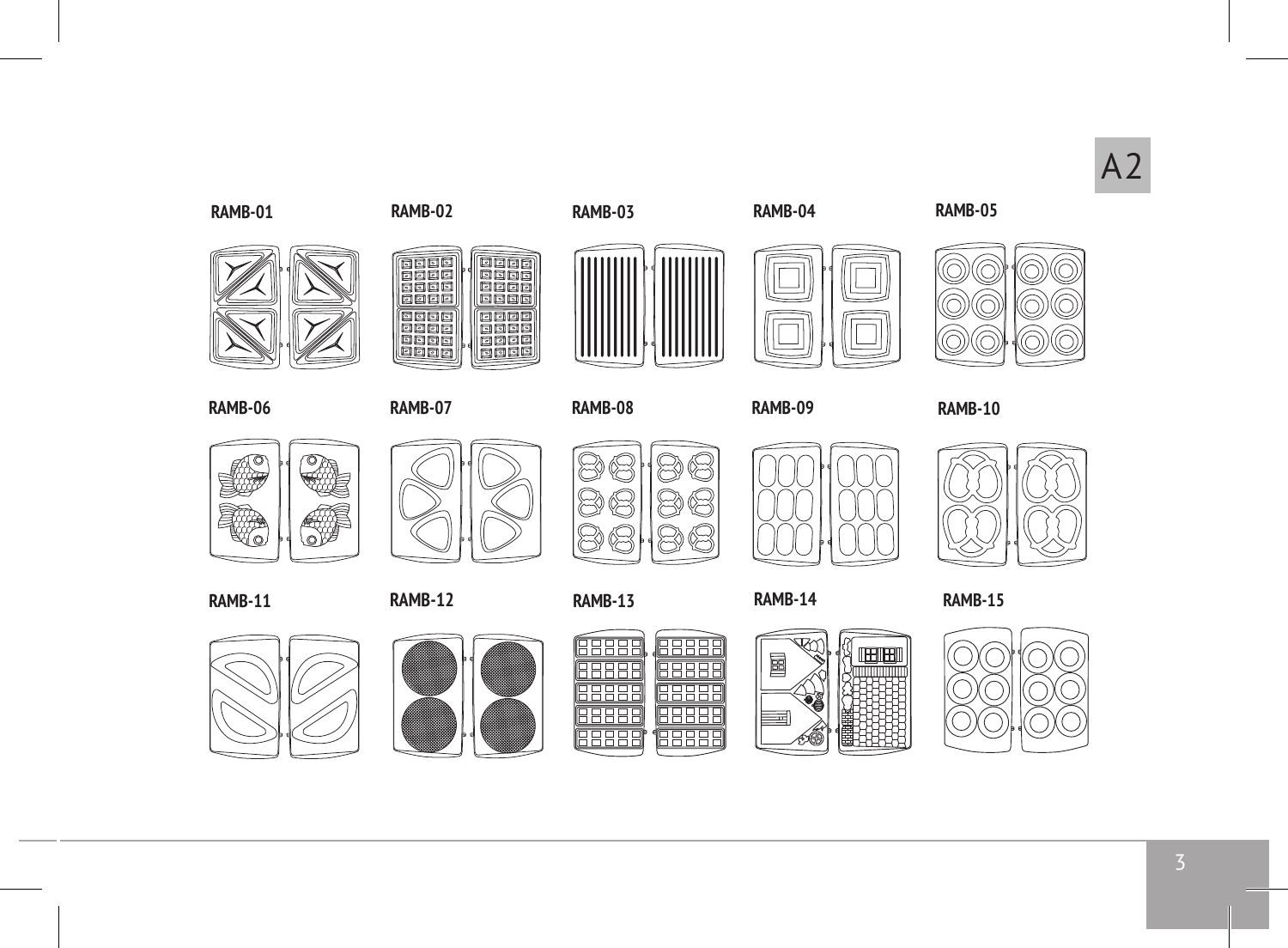



**RAMB-21**

**RAMB-24**









**RAMB-26 RAMB-27 RAMB-25 RAMB-28**







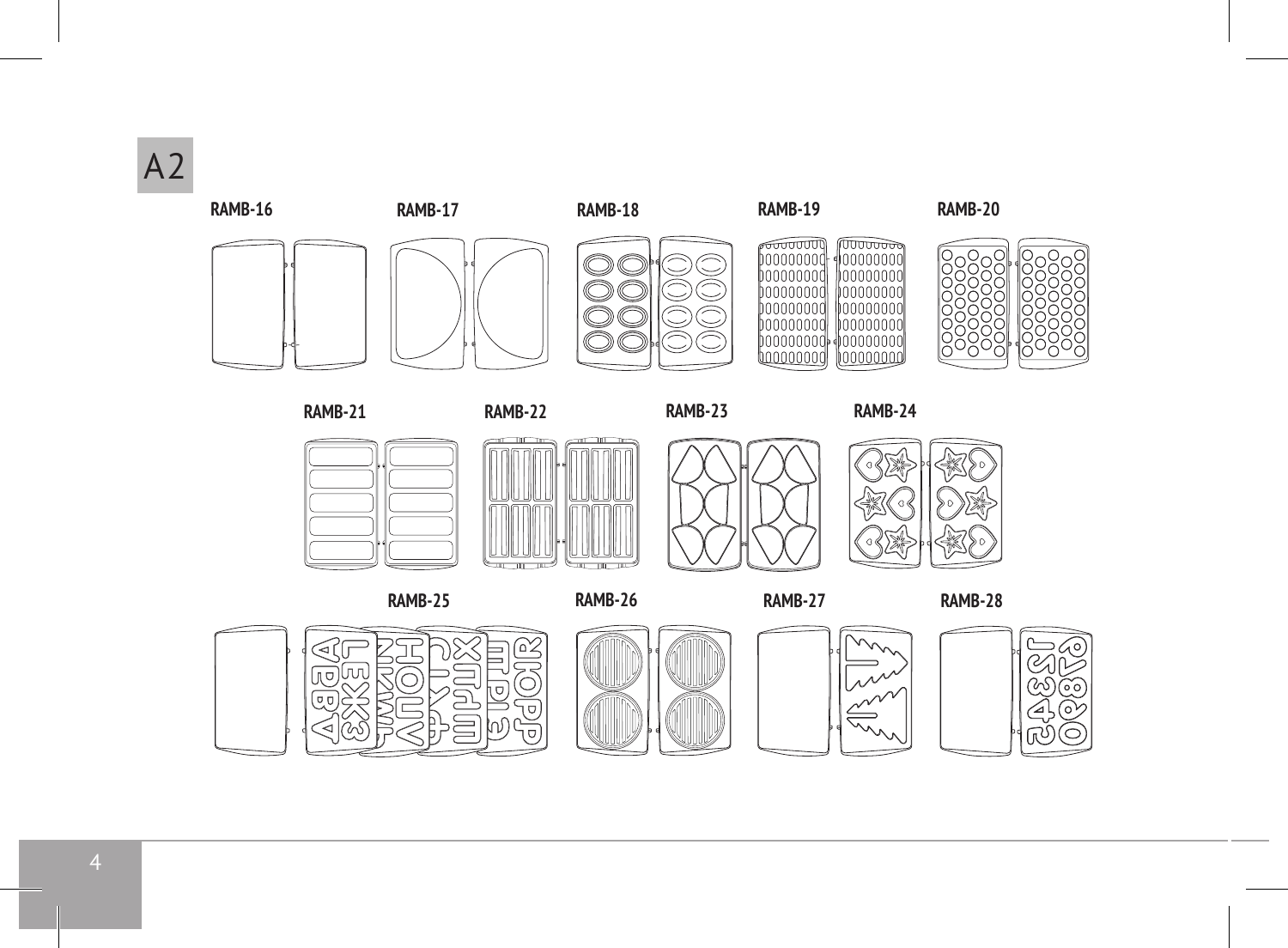



**RAMB-34 RAMB-35 RAMB-36**

**RAMB-38 RAMB-40**











**RAMB-42**

**RAMB-44**

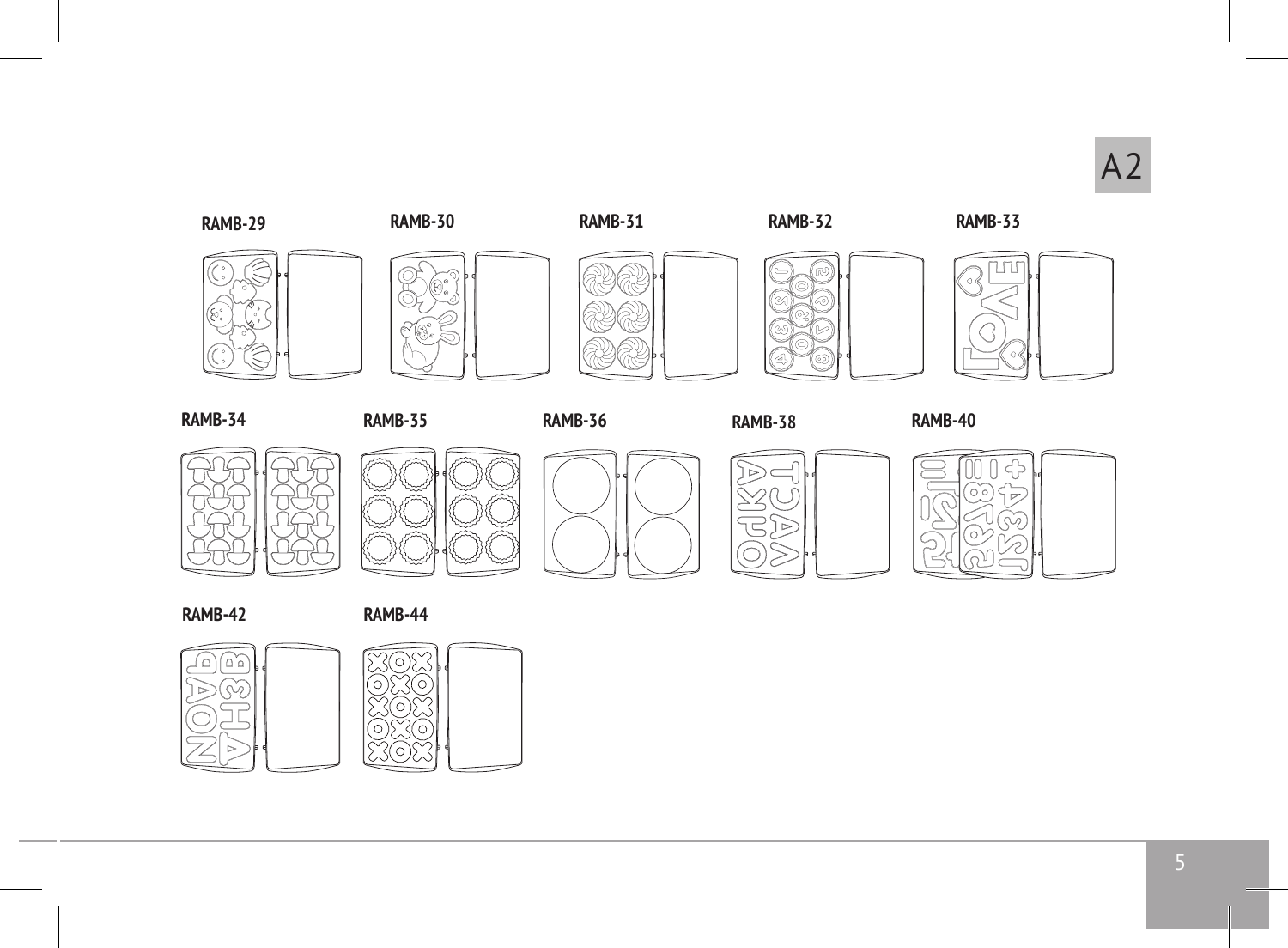*Read the user manual carefully and keep it as a reference book. Proper use of the appliance will significantly prolong its life.* 

**The safety measures and instructions contained in this manual do not cover all possible situations that may arise during the operation of the appliance. When operating the device the user should be guided by common sense, be cautious and attentive.**

# IMPORTANT SAFEGUARDS

- The manufacturer is not responsible for any failures arising from the use of this product in a manner inconsistent with the technical or safety standards.
- This appliance is intended to be used for nonindustrial use in household and similar spheres of application. Industrial application or any other misuse will be regarded as violation of proper service conditions. Should this happen, manufac turer is not responsible for possible consequences.
- Before installing the appliance, check that the device voltage corresponds with the supply voltage in your home (refer to rating plate or technical data).
- While using the extension cord, make sure that its voltage is the same as specified on the device. Using different voltage may result in a fire or other acci dent, causing appliance damage or short circuit.
- Use only earthed electric sockets as this is an obligatory safety requirement. Use an earthed exten-<br>sion cord as well.
- To avoid a circuit overload when using this product, do not operate another high-wattage product on the same electrical circuit.<br>Do not leave the product unattended while it is in
- use. The appliance is not intended to be operated by means of an external timer or separate remote-
- control system.<br>Do not place the product on or near a gas and electric burner, or inside or on top of a heated oven
- Metal parts of the appliance are heated during operation. Do not touch them with your hands when the device is connected to a power outlet. Do not switch on the empty appliance. Never touch<br>the inner surfaces of the heated appliance.
- Bread can burn that's why the appliance should not be used close to or under flammable materials, e.g. curtains.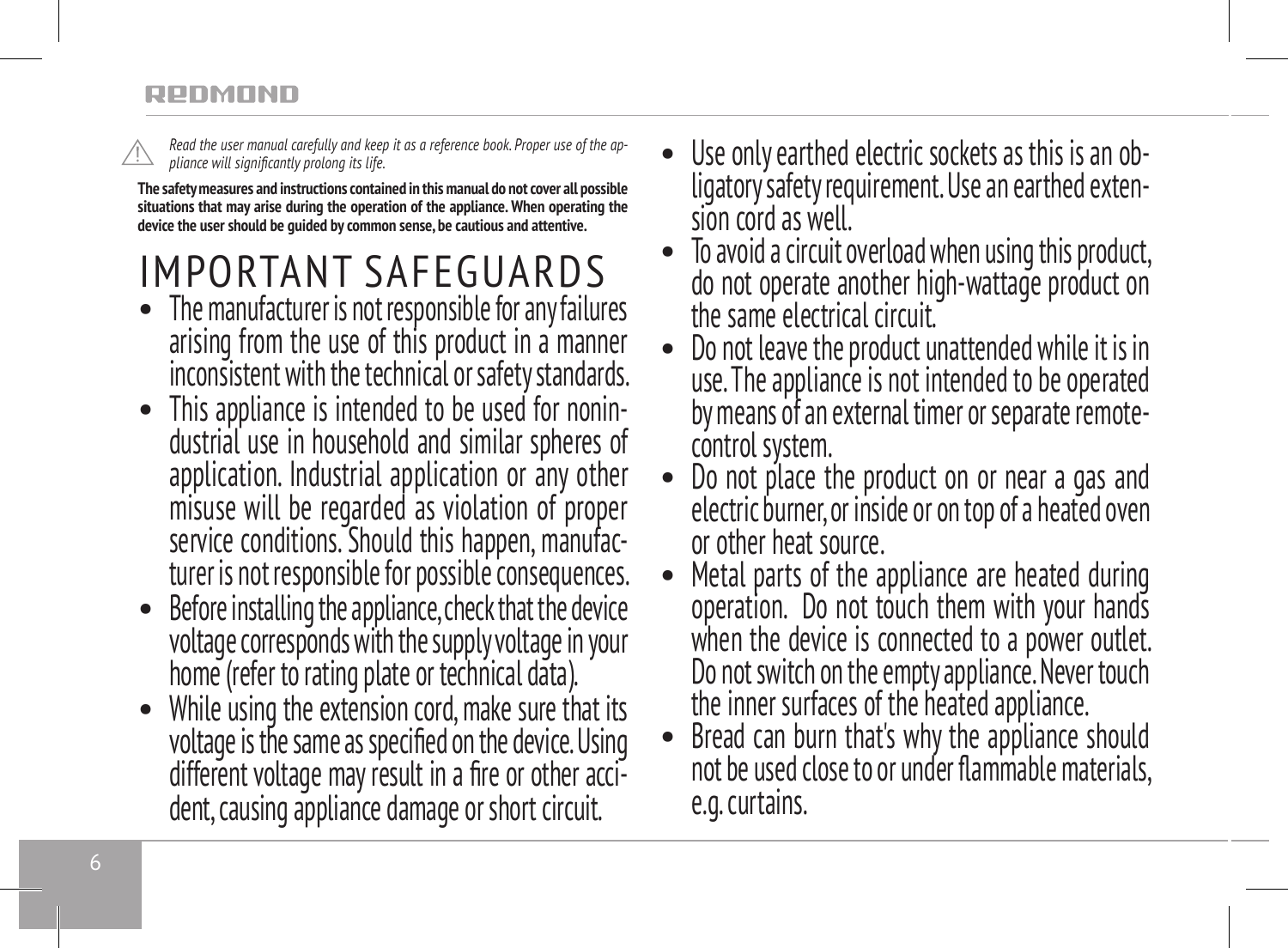- Do not use the product near water or other liquids. Always unplug the device after use, before cleaning
- or moving. Never handle the plug with wet hands. Do not pull the power cord to disconnect from the outlet; instead, grasp the plug and pull to disconnect.
- Keep the power cord away from hot surfaces (gas or electric ovens) or sharp edges. Do not let the cord hang over edge of a table or a counter.
- *REMEMBER: damaging the cord may lead to a failure that will not be covered by the war ranty. If the power cord is damaged, it must be replaced by the manufacturer, after-sales service or similar qualified personnel to avoid possible danger.*
	-
	- The appliance can be used only with the closed lid.<br>Do not cover the appliance during operation. It may lead to overheating and breakage of the ap pliance.
	- Do not operate the appliance outdoors, to prevent water or any foreign object or insect from getting

into the device. Doing so may result in serious damage of the appliance.

- Always unplug the device and let it cool down before cleaning. Follow cleaning and general main tenance guidelines when cleaning the unit.
- *DO NOT immerse the device in water or wash*  **STOP** *it under running water! If the product falls into water, immediately unplug it from the electrical outlet. Do not touch or reach into the water.*
	- This appliance can be used by children aged from 8 years and above and persons with reduced physical, sensory or mental capabilities or lack of experience and knowledge if they have been given supervision or instruction concerning use of the appliance in a safe way and understand the hazards involved. Children shall not play with the appliance. Keep the appliance and its cord out of reach of children aged less than 8 years. Cleaning and user maintenance shall not be made by children without supervision.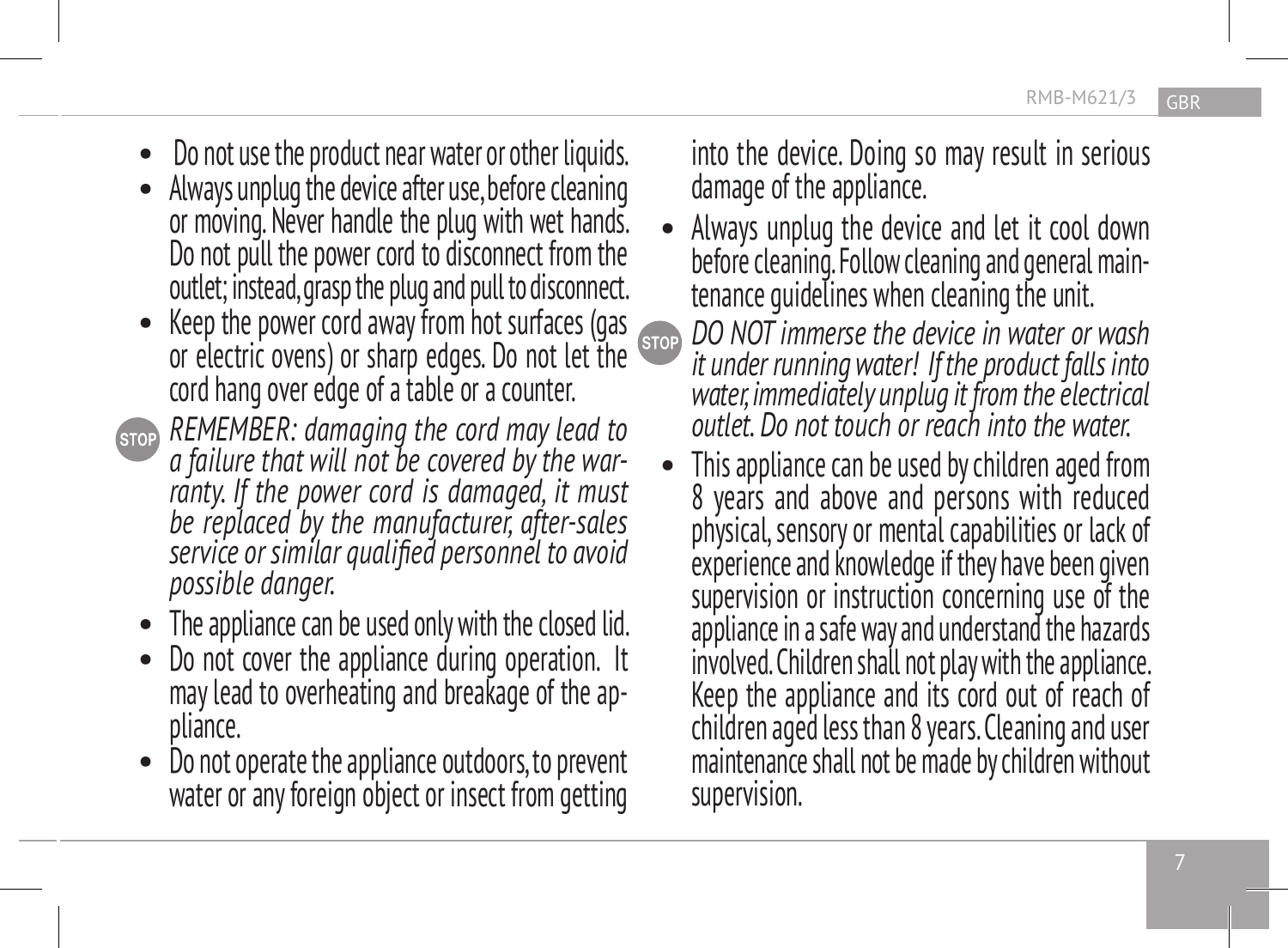- Keep the packaging (film, foam plastic and other) out of reach of children as they may choke on them.
- No modifications or adjustments to the product are allowed. All the repairs should be carried out by an authorized service center. Failure to do so may result in device and property damage or injury.
- (STOP)

*CAUTION! Do not use the appliance in case of any malfunctions. CAUTION! Hot surface.*

#### **Technical Specifications**

#### **Package Includes**

User manual ..................................................................................................................................1 pc. Service booklet.............................................................................................................................1 pc.

*Manufacturer reserves the right to make any modifications to design, packaging, or technical specifications of the product without prior notice. The specification allows an error of ±10%.*

#### **Parts of Appliance** (figure A1, p. 2)

- Appliance housing
- **Handles**
- 3. Lid lock
- 4. Operation indicator
- 5. Heating indicator
- 6. Buttons for fixing removable panels
- 7. Power cord
- 8. Removable plate sets

# I. PRIOR TO FIRST USE

Carefully remove the unit and its accessories from the packaging. Dispose of all packaging materials and promotional stickers.

*Keep all warning labels, warning stickers (if any), and the serial number identification label located on the housing.* 

*After transportation or storage at low temperatures allow the appliance to stay at room temperature for at least 2 hours before use.*

Completely unwind the power cord. Wipe the unit with a moist cloth. Unwanted odour during the first use doesn't signify the appliance defect. Place the device on a flat, stable, and hard surface away from any objects or cabinets that could be damaged by steam, humidity, or high temperatures.

Ensure that outer and visible inner parts of the appliance are not damaged, do not have chips and other defects.

*Before using the appliance as intended, perform the heating cycle with the empty multibaker (having preliminarily fixed the working plates) to remove technical protective oil. Then unplug the appliance, let cool down and clean according to section "Cleaning and maintenance".* 

*This process should be performed for each set of the removable plates.*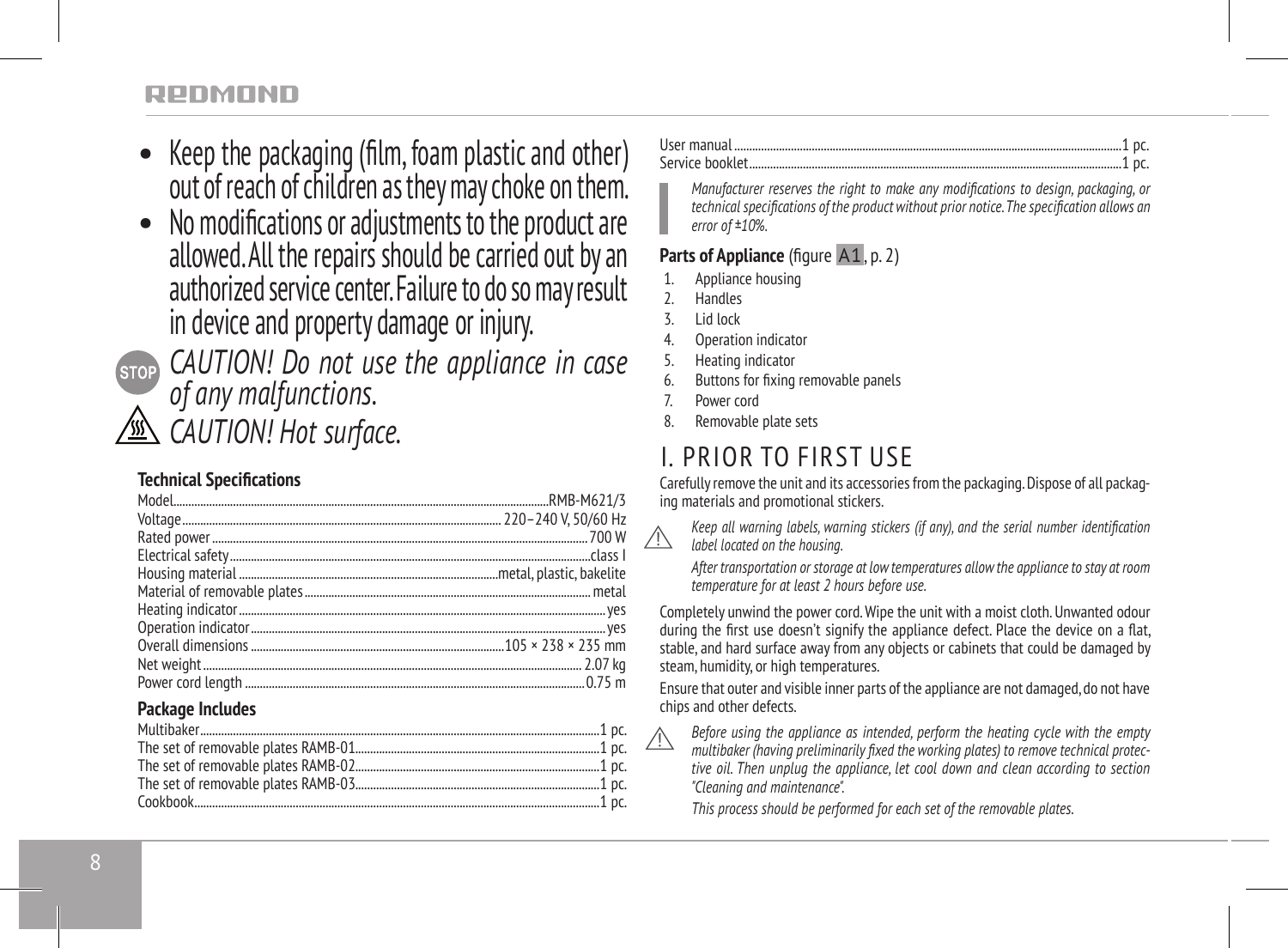### II. OPERATION

*WARNING! Parts of the device may become extremely hot when operating. Keep out of reach of children.*

#### **Replacement of the removable metal plates**

- 1. Open the main lid.
- 2. Push back the plate lock on the housing of the appliance and remove the metal plate. Repeat the action with other plate.
- 3. Push the lock back and install the selected plate into the device so that the projections on it aligned with the slots on the housing. Release the lock. Repeat the action with other plate.
- *NOTE! Be sure to push the lock back before installing the removable plate, do not press*
- *on it! Installing the plate forcefully can lead to lock breakage!*
- *DO NOT replace the metal plates if the appliance is plugged in.*

#### **Use of the appliance**

- *The device must not be used without the plates installed.*
- 1. Plug in the appliance. The power light and heat indicator light will be lit. When the device reaches the required temperature, the heat indicator light will turn off.
- *To get the best result possible, place food inside when the heat indicator light is switched off!*

#### *Food must be frozen.*

*Do not use products that contain a large amount of water, remove any excess moisture before cooking. A large amount of water being released from the product may lead to overheating and device failure.*

- 2. Open the lid of the appliance. Depending on the type of adjusted plates put ingredients for sandwiches, the dough for waffles or products for cooking on a grill onto the lower heating surface (meat, vegetables, etc.). Ensure the plates are not overfilled.
- *Non-stick plate coating allows to cook without oil. However, you may apply a small amount of vegetable oil or butter to plate working surface if desired.*

3. Press products with the upper plate, lock the device.

*NOTE! Do not apply too much force, it may lead to breakage! If the size of the product exceeds the capacity of the plates, reduce the serving.*

The heating indicator will be occasionally lit up during cooking. The cooking time is defined by the type of product and your taste.

When cooking some food, residues of fat / oil or liquid ingredients may leak under*neath the appliance panels. This is not a malfunction. If this happens, place a paper towel under the access holes in the lower part of the device.*

- 5. Open the lid of the appliance after a while. Remove the ready dish using wooden or silicone paddles.
- 6. Unplug the appliance at the end of operation. Clean the appliance according to recommendations of the section "Cleaning and maintenance".

# III. COOKING TIPS

#### **Common Cooking Mistakes and Ways of Solving Them**

This table familiarizes you with the practical tips and solutions to some common problems you may experience when using the multibakers.

#### **THE TOP OF THE PRODUCT IS BAKED THROUGH WORSE THAN ITS BOTTOM**

| <b>Possible causes</b>                      | <b>Solutions</b>                                                                                         |
|---------------------------------------------|----------------------------------------------------------------------------------------------------------|
| The product has been laid for too<br>long   | For uniform baking on both sides add the pro-<br>ducts quickly and immediately close the multi-<br>haker |
| The multibaker was opened during<br>cooking | Do not open the lid of the appliance while coo-<br>king earlier than recommended                         |
| Not enough ingredients                      | Add more                                                                                                 |
| Pastry prepared incorrectly                 | Follow cooking recommendations                                                                           |

#### **THE DISH IS UNDERCOOKED**

The dish is cooked with the open lid Cook with the closed lid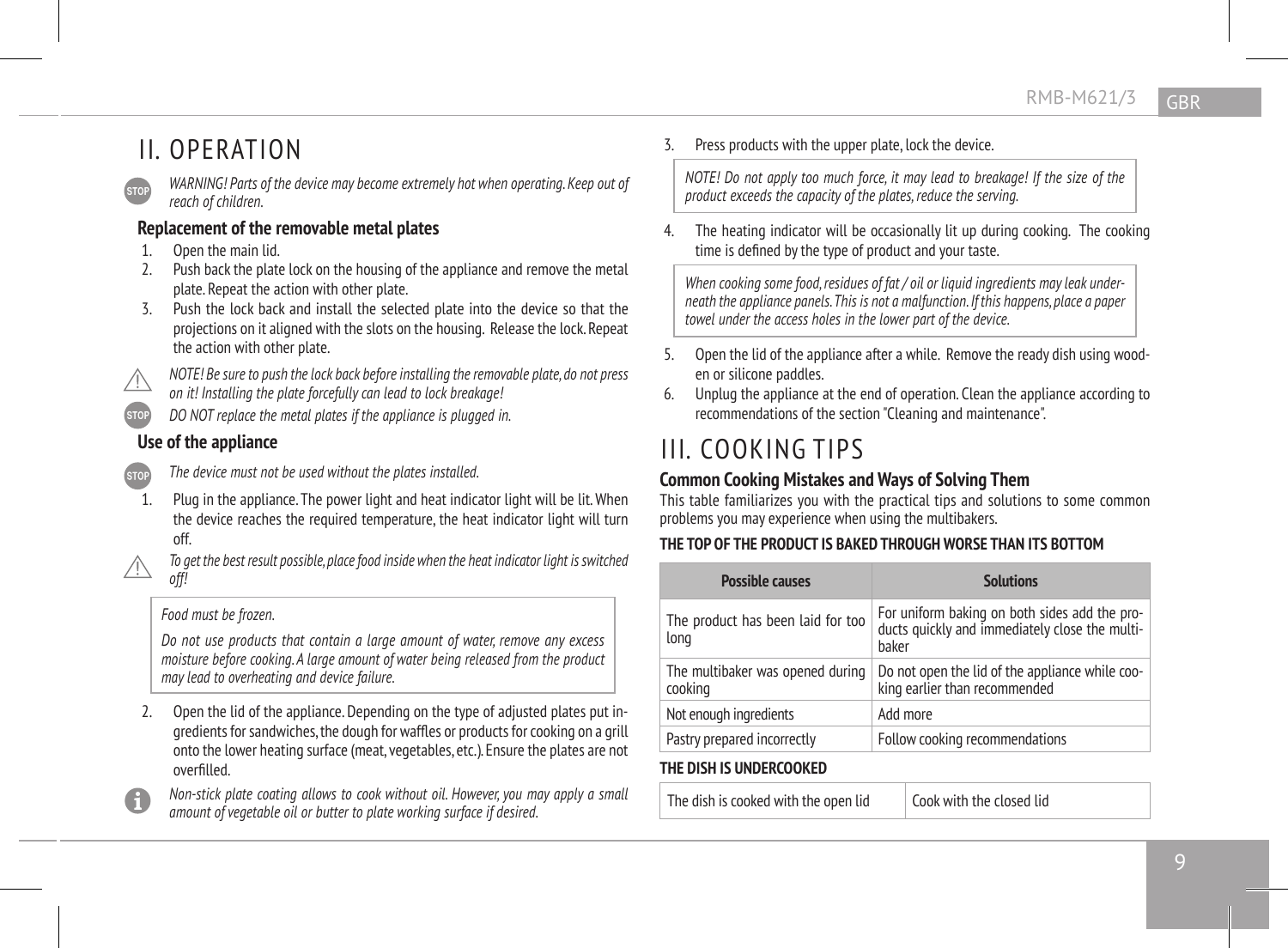| The product has been placed onto the cold<br>plate | Put the product onto the preheated plate |
|----------------------------------------------------|------------------------------------------|
| The cooking time is not followed                   | Follow the cooking recommendations       |

#### **THE DISH GETS BURNT**

| The product doesn't have oil. The plate was<br>not greased with oil | Grease the product or plate with oil                                                 |
|---------------------------------------------------------------------|--------------------------------------------------------------------------------------|
| followed                                                            | Cooking recommendations haven't been   Follow the recommendations on cooking<br>time |

#### **THE PRODUCT GETS DRY**

| The product doesn't have oil.<br>Cooking with the open lid without oil | Grease the product or plate with oil.<br>Cook with the closed lid |
|------------------------------------------------------------------------|-------------------------------------------------------------------|
| Cooking time is too long                                               | Follow the recommendations on cooking<br>time                     |
| The product has been placed onto the cold<br>plate                     | Put the product onto the preheated plate                          |

#### **THE PRODUCT STICKS**

| The vegetables are cut or placed onto the<br>cold plate.<br>Long cooking without oil                               | Follow the cooking recommendations.<br>Preheat the plate and add the product<br>greased with oil |
|--------------------------------------------------------------------------------------------------------------------|--------------------------------------------------------------------------------------------------|
| The meat has been placed onto the overhe-<br>ated plate without oil (the marinade for<br>meat doesn't contain oil) |                                                                                                  |
| The fish has been put onto the overheated/<br>cold plate without oil                                               |                                                                                                  |
| THE PRODUCT LEAKS OUT                                                                                              |                                                                                                  |
| Too much liquid product has been placed<br>onto the plate                                                          | Reduce the batch of the product.<br>Change the consistence (make the pro-<br>duct thicker)       |

# IV. CLEANING AND MAINTENANCE

Wipe the housing of the appliance with a damp soft cloth, ensure the moist doesn't get inside the appliance

*DO NOT immerse the housing and power cord into water or rinse it under running water.* 

*DO NOT use coarse tissues or sponges, abrasive pastes for cleaning. It is also not recommended to use any chemically aggressive or other substances, not recommended for use with items which contact with food.*

Wash the removable metal plates with warm soapy water after each use. Do not wash metal plates in a dishwashing machine.

#### **Storage and transportation**

Before repeated operation or storage completely dry all parts of the appliance. Store the assembled appliance in a dry, ventilated place away from heating appliances and direct sunlight.

During transportation and storage, do not expose the device to mechanical stress, that may lead to damage of the device and/or violation of the package integrity.

Keep the device package away from water and other liquids.

# V. ADDITIONAL ACCESSORIES

You can purchase additional removable plates for the multibaker RMB-M621-3 and find out about REDMOND products at www.redmond.company or at the authorized dealers' shops (figure A2, p. 3-5).

## VI. BEFORE CONTACTING SERVICE CENTER

| Problem          | Possible cause                | Solution                     |
|------------------|-------------------------------|------------------------------|
| Indicators are   | Power cord is not connected   | Connect the power cord to an |
| not lit up, pla- | to an electrical outlet       | electrical outlet            |
| tes are not      | Electrical outlet is not wor- | Connect to properly working  |
| heated           | king properly                 | electrical outlet            |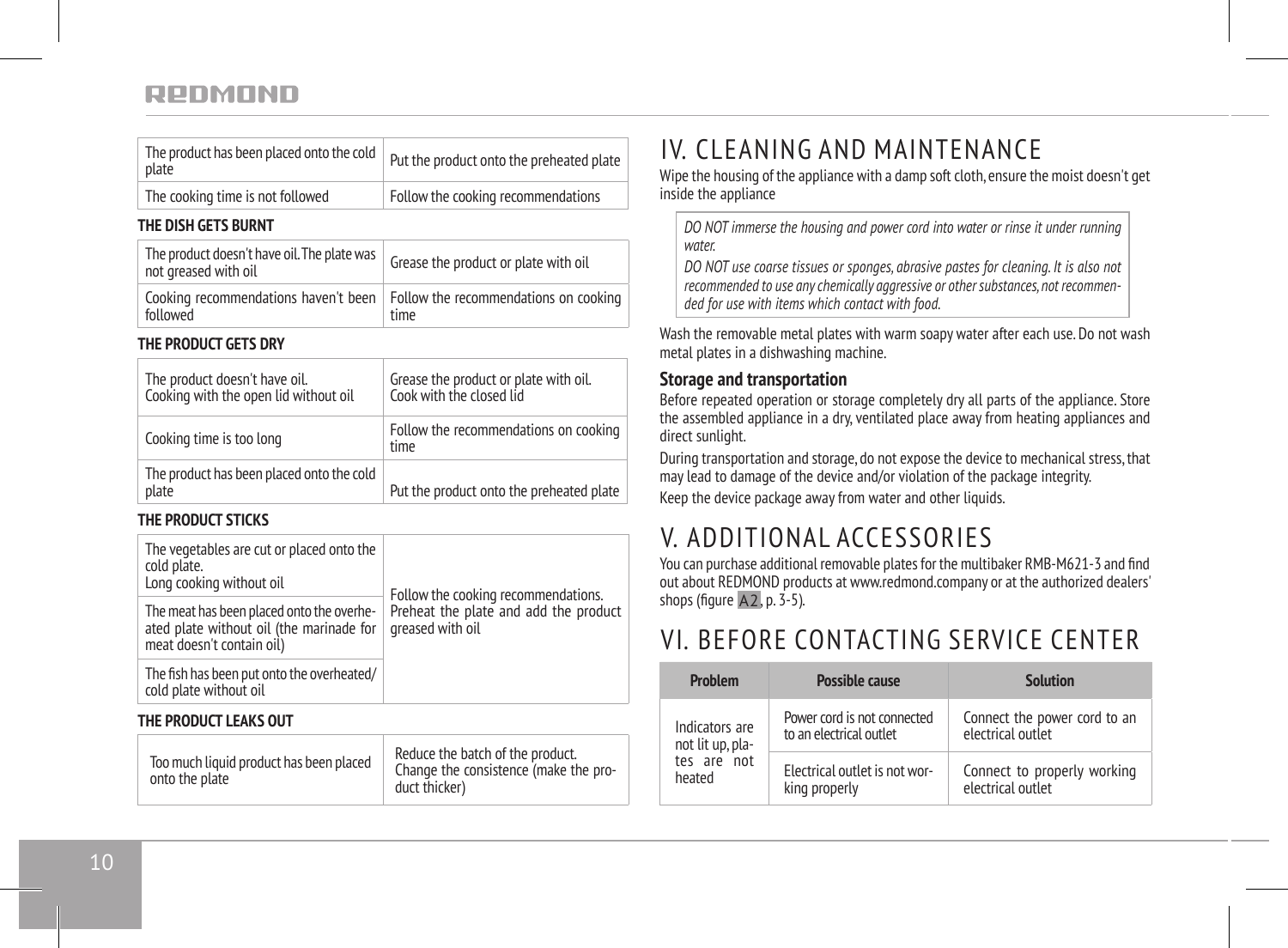| Problem                      | Possible cause                                                    | Solution                                                                             |
|------------------------------|-------------------------------------------------------------------|--------------------------------------------------------------------------------------|
| off-odour<br>An              | The appliance overheats du-<br>ring operation                     | Reduce the time of continuous<br>operation, increase the intervals<br>between starts |
| appeared during<br>operation | Appliance is new, the smell<br>is coming from protective<br>cover | Thoroughly clean the appliance.<br>The smell will disappear after<br>few uses        |

*In case you didn't manage to eliminate the defects, please, refer to the authorized service centre.*



#### **Environmentally friendly disposal (WEEE)**

The packaging, user manual and the device itself shall be taken to the applicable collection point for the recycling of electrical and electronic equipment. Do not throw away the electronic waste to help protect the environment.

Old appliances must not be disposed with other household waste but must be collected separately. Municipal disposal of recyclable wastes is free of charge. The owners of old appliances are required to bring it to a waste facility centre. With this little extra effort, you can help to ensure that valuable raw materials are recycled and pollutants are treated as appropriate.

This appliance is labelled in accordance with European Directive 2012/19/EU – concerning used electrical and electronic appliances (waste electrical and electronic equipment WEEE).

The guideline determines the framework for the return and recycling of used appliances as applicable throughout the EU.

> Manufacturer: "Power Point Inc Limited" №1202 Hai Yun Ge (В1) Lin Hai Shan Zhuang Xiameilin Futian Shenzhen China 518049 Under license of REDMOND® **Importer (EU):** SIA "SPILVA TRADING" Address: Jelgava, Meiju cels 43 - 62, LV-3007 Reg. Nr. 43603078598.

> **Importer Cyprus (CY):** ASBIS Kypros Limited; 26, Spyrou Kyprianou Str, 4040, Germasogeia, Limassol, Cyprus. Tel: +357 25 257 350; Fax: +357 25 322 432, e-mail: info@asbis.com.cy; www.asbis.com.cy